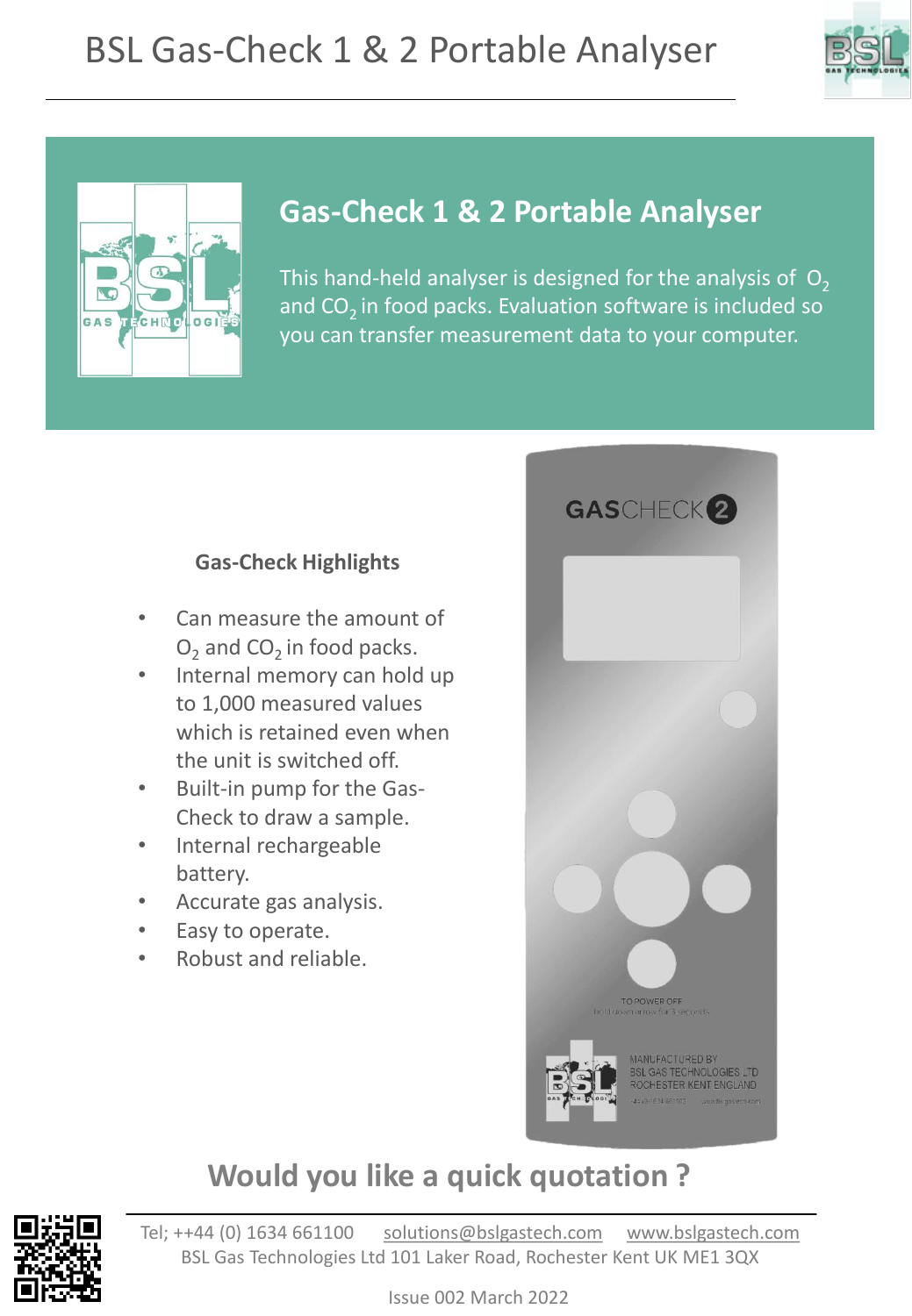## BSL Gas-Check 1 & 2 Portable Analyser



| <b>General details</b>                                                                                                                                                                                      |                                                                                            |                                                                                                                                                                                                                                   |                                    |
|-------------------------------------------------------------------------------------------------------------------------------------------------------------------------------------------------------------|--------------------------------------------------------------------------------------------|-----------------------------------------------------------------------------------------------------------------------------------------------------------------------------------------------------------------------------------|------------------------------------|
| Product name                                                                                                                                                                                                | Gas-Check Analyser                                                                         | Dimensions mm                                                                                                                                                                                                                     | 187 x 106 x 91                     |
| <b>Product details</b>                                                                                                                                                                                      | Portable Analyser                                                                          | Weight g                                                                                                                                                                                                                          | 425                                |
| <b>Supply Gases</b>                                                                                                                                                                                         | $O_2$ /CO <sub>2</sub> /N <sub>2</sub>                                                     | <b>Internal Memory</b>                                                                                                                                                                                                            | 1,000 measurements                 |
| Manufactured and<br>supported by                                                                                                                                                                            | <b>BSL Gas Technologies Ltd</b><br>101 Laker Road Rochester<br>Airport Ind Est, Rochester, | Measurement                                                                                                                                                                                                                       | Automatic by needle<br>and pump    |
|                                                                                                                                                                                                             | Kent, UK. ME1 3QX                                                                          | Power supply                                                                                                                                                                                                                      | Integrated<br>rechargeable battery |
| Telephone                                                                                                                                                                                                   | +44 (0)1634 661100                                                                         | Data interface                                                                                                                                                                                                                    | <b>Standard USB</b>                |
| Email                                                                                                                                                                                                       | solutions@bslgastech.com                                                                   | Operating Temperature 5°C to 40 °C                                                                                                                                                                                                |                                    |
| Website                                                                                                                                                                                                     | www.bslgastech.com                                                                         | Calibration                                                                                                                                                                                                                       | Simple 2-point<br>calibration      |
| <b>Benefits</b><br><b>Main features</b>                                                                                                                                                                     |                                                                                            |                                                                                                                                                                                                                                   |                                    |
| $O2$ electrochemical cell<br>CO <sub>2</sub> NDIR sensor<br>Data logging software for computers included<br>Simple calibration<br>Analysis in 10 seconds<br>Hand-held portable unit<br>Rechargeable battery |                                                                                            | Measure $O_2$ in CO <sub>2</sub> on site with ease<br>Have accurate records of your measurements<br>Automatic needle and pump sampling<br>Shock resistant housing in case its dropped<br>Accurate measurements in just 10 seconds |                                    |
| <b>Models</b>                                                                                                                                                                                               | <b>Gases</b>                                                                               | <b>Range</b>                                                                                                                                                                                                                      |                                    |
| Gas-Check 1                                                                                                                                                                                                 | O <sub>2</sub>                                                                             | 0-100%                                                                                                                                                                                                                            |                                    |
| Gas-Check 2                                                                                                                                                                                                 | $O_2 / CO_2 / N_2$                                                                         | 0-100%                                                                                                                                                                                                                            |                                    |

### **Do you have all the details you need ?**

Tel; ++44 (0) 1634 661100 [solutions@bslgastech.com](mailto:solutions@bslgastech.com) [www.bslgastech.com](http://www.bslgastech.com/) BSL Gas Technologies Ltd 101 Laker Road, Rochester Kent UK ME1 3QX

Issue 002 March 2022